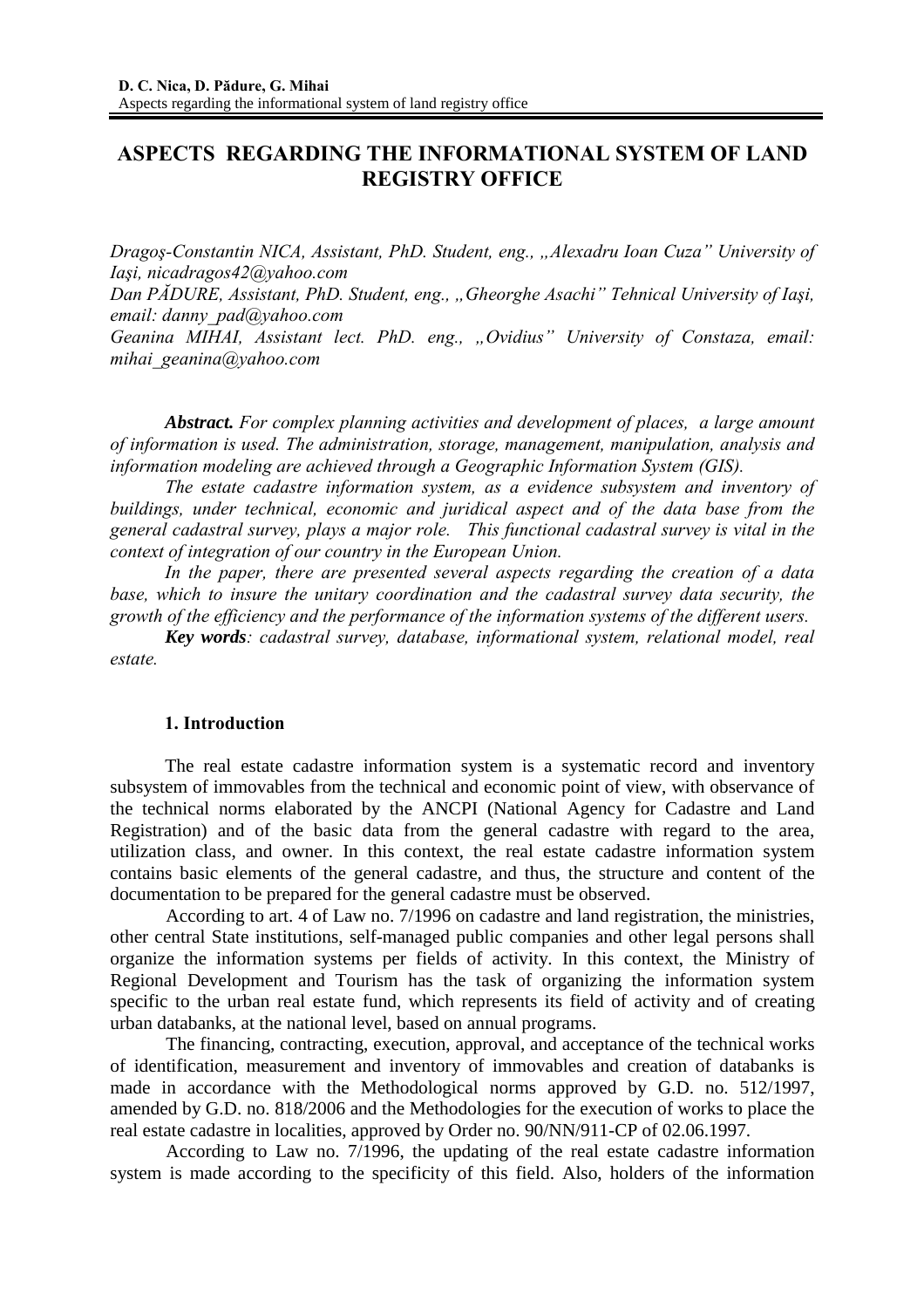systems per fields of activity are obliged to provide the necessary records for verification of the taxpayers' tax liability to the Ministry of Finance.

The purpose of the real estate cadastre information system, through the data and information it provides to the local public administration (*Fig. 1*), ensures not only the real estate fund record and property registration, but have a special role in determining a fair system of taxes and duties, in the real estate market development, environment protection, urban planning etc., allowing citizens to access such information, having an important role in the information, transparency and debureaucratization process.



*Fig. 1 - Information System pertaining to the area of Real Estate and Urban Databanks* 

The technical works relating to real estate identification, measurement and inventory and the creation of urban databanks, managed through the program for the implementation of real estate cadastre information system (*Fig. 1*), are established and organized to include the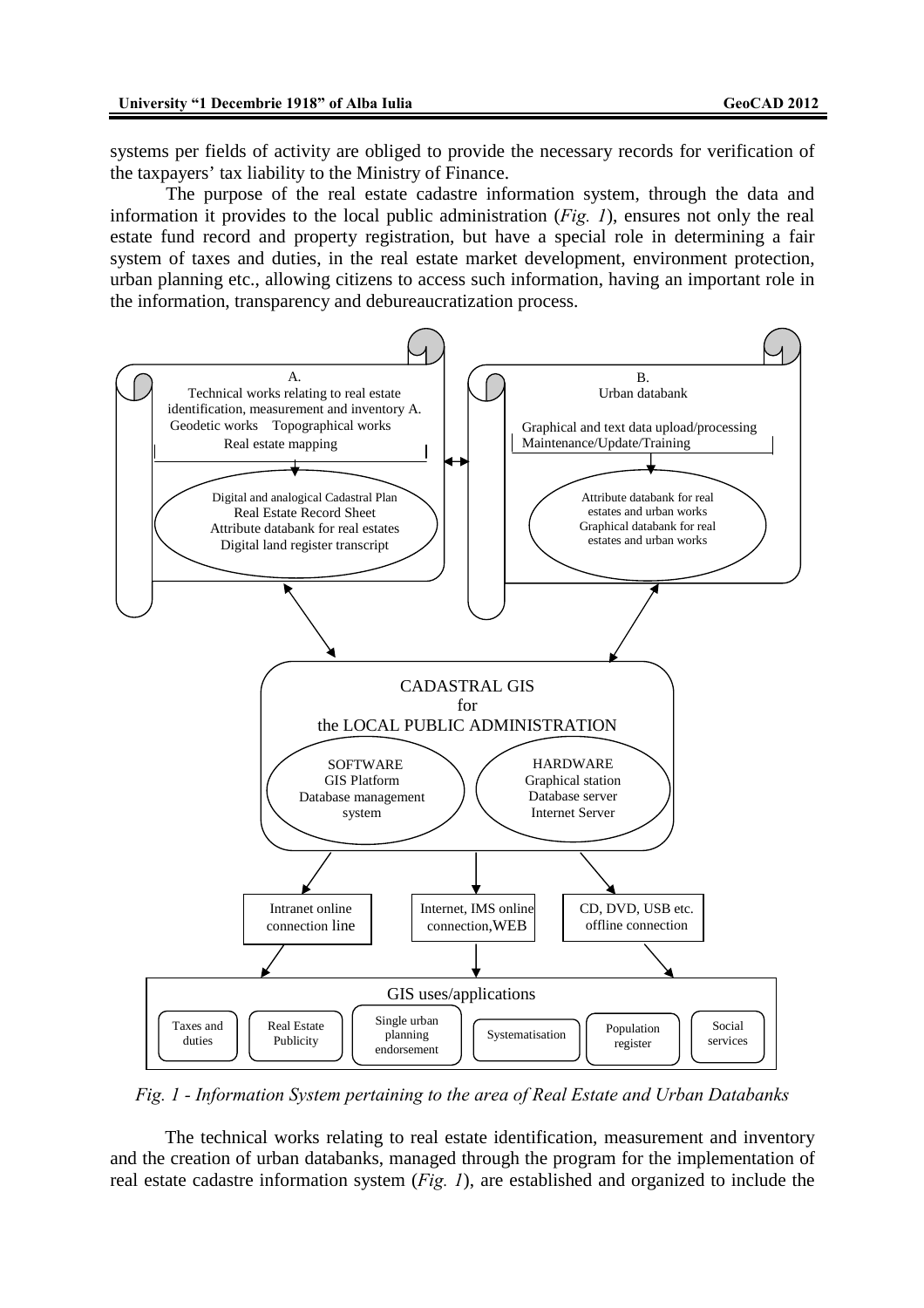lands within the built-up area of urban and rural localities of the country, that is 267 cities and municipalities with an area of approximately 220.000 hectares and 13.456 rural localities with an area of about 1.300000 hectares.

The main document "Real Estate Record Sheet" will be achieved through the collection of the data specific to the real estate cadastre information system correlated with the information from the general cadastre, observing the codification and the mention that the construction information about the body of the building concern:

- the identification of the body of the building;
- the identification of the owner/possessor of the body of the building;
- the built area and the detailed built area:
- information related to public utilities;
- construction information about buildings and annexes.

Cadastral registers are the main documentation of cadastral works, to which the main data from the real estate cadastre information system is attached.

## **2. The database for the real estate cadastre information system**

The database is a structured set of consistent data that can be efficiently processed by multiple users in a concurrent way. The database is the main component of Geographic Information Systems where alphanumeric data (textual) of the attribute type associated to each item mapped are recorded. The database attached to the spatial graphic representations is stored in separate tabular files (*Fig. 2*).

For the real estate cadastre information system, the graphic database shall be established in digital form, having the liability to register all entities defined in the technical norms, and the textual database is created with information taken from:

• the documentation prepared according to the law and technically approved;

• the technical documentation created for the assignment of temporary cadastral numbers;

- the title deeds:
- the data collected on the spot and recorded in the real estate record sheet.

| Baza_date 281                      |                   |                                                                                                |                                         |      |                |                                       |                                                         |                            |  |
|------------------------------------|-------------------|------------------------------------------------------------------------------------------------|-----------------------------------------|------|----------------|---------------------------------------|---------------------------------------------------------|----------------------------|--|
|                                    |                   | Prop - Proprietar pre - Proprietar r - Proprietar cn - Adresa str - Cat fol des - Judet nume - |                                         |      |                | Parcela nr ( v S cad nr v Tara nume v | T dest desc                                             | • U admin nt • Zona nume • |  |
| <b>IG ELENY-NICOLETA IONEL</b>     |                   | 2690412221189 Str. I. L. Caragia Curti construct lasi                                          |                                         |      | 281-104639     | 281 ROMANIA                           | TERENURI AFLATE IN INTRAVILANE Municipiul Iasi Copou II |                            |  |
| 16 ELENY-NICOLETA IONEL            |                   | 2690412221189 Str. I. L. Caragia Constructii                                                   |                                         | lasi | 281-104639-U1- | 281 ROMANIA                           | TERENURI AFLATE IN INTRAVILANE Municipiul Iasi Copou II |                            |  |
| 16 ELENY-NICOLETA IONEL            |                   | 2690412221189 Str. I. L. Caragia Constructii                                                   |                                         | lasi | 281-104639-U2- | 281 ROMANIA                           | TERENURI AFLATE IN INTRAVILANE Municipiul Iasi Copou II |                            |  |
| 17 ANGELA                          | <b>MACOVICIUC</b> | 2260222227786 Str. I. L. Caragia Curti construct lasi                                          |                                         |      | 281-104640     | 281 ROMANIA                           | TERENURI AFLATE IN INTRAVILANE Municipiul Iasi Copou II |                            |  |
| 17 ANGELA                          | <b>MACOVICIUC</b> | 2260222227786 Str. I. L. Caragia Constructii                                                   |                                         | lasi | 281-104640-U1- | 281 ROMANIA                           | TERENURI AFLATE IN INTRAVILANE Municipiul lasi Copou II |                            |  |
| <b>18 GRIGORE</b>                  | CIMBALA           | 1320129221133 Str. I. L. Caragia Curti construct lasi                                          |                                         |      | 281-104641     | 281 ROMANIA                           | TERENURI AFLATE IN INTRAVILANE Municipiul Iasi Copou II |                            |  |
| 18 GRIGORE                         | <b>CIMBALA</b>    | 1320129221133 Str. I. L. Caragia Constructii                                                   |                                         | lasi | 281-104641-U1- | 281 ROMANIA                           | TERENURI AFLATE IN INTRAVILANE Municipiul Iasi Copou II |                            |  |
| <b>18 GRIGORE</b>                  | CIMBALA           | 1320129221133 Str. I. L. Caragia Constructii                                                   |                                         | lasi | 281-104641-U2- | 281 ROMANIA                           | TERENURI AFLATE IN INTRAVILANE Municipiul Iasi Copou II |                            |  |
| <b>19 ADRIAN-GHEORG SANDULESCU</b> |                   | 1581115227798 Str. I. L. Caragia Curti construct lasi                                          |                                         |      | 281-104642     | 281 ROMANIA                           | TERENURI AFLATE IN INTRAVILANE Municipiul lasi Copou II |                            |  |
| 19 ADRIAN-GHEORG SANDULESCU        |                   | 1581115227798 Str. I. L. Caragia Constructii                                                   |                                         | lasi | 281-104642-U1- | 281 ROMANIA                           | TERENURI AFLATE IN INTRAVILANE Municipiul Iasi Copou II |                            |  |
| 19 ADRIAN-GHEORG SANDULESCU        |                   | 1581115227798 Str. I. L. Caragia Constructii                                                   |                                         | lasi | 281-104642-U2- | 281 ROMANIA                           | TERENURI AFLATE IN INTRAVILANE Municipiul Iasi Copou II |                            |  |
| 19 ADRIAN-GHEORG SANDULESCU        |                   | 1581115227798 Str. I. L. Caragia Constructii                                                   |                                         | lasi | 281-104694-U1- | 281 ROMANIA                           | TERENURI AFLATE IN INTRAVILANE Municipiul Iasi Copou II |                            |  |
| 21 AMALIA                          | CRUSOS            | 2321121221142 Str. I. L. Caragia Curti construct lasi                                          |                                         |      | 281-104644     | 281 ROMANIA                           | TERENURI AFLATE IN INTRAVILANE Municipiul lasi Copou II |                            |  |
| 21 AMALIA                          | <b>CRUSOS</b>     | 2321121221142 Str. I. L. Caragia Constructii                                                   |                                         | lasi | 281-104644-U1- | 281 ROMANIA                           | TERENURI AFLATE IN INTRAVILANE Municipiul Iasi Copou II |                            |  |
| 21 AMALIA                          | <b>CRUSOS</b>     | 2321121221142 Str. I. L. Caragia Constructii                                                   |                                         | lasi | 281-104644-U2- | 281 ROMANIA                           | TERENURI AFLATE IN INTRAVILANE Municipiul Iasi Copou II |                            |  |
| 21 AMALIA                          | <b>CRUSOS</b>     | 2321121221142 Str. I. L. Caragia Constructii                                                   |                                         | lasi | 281-104644-U3- | 281 ROMANIA                           | TERENURI AFLATE IN INTRAVILANE Municipiul Iasi Copou II |                            |  |
| 22 EMIL                            | CAMPFANU          |                                                                                                | Str. I. L. Caragia Curti construct lasi |      | 281-104645     | 281 ROMANIA                           | TERENURI AFLATE IN INTRAVILANE Municipiul lasi Copou II |                            |  |
| 22 EMIL                            | CAMPEANU          | Str. I. L. Caragia Constructii                                                                 |                                         | lasi | 281-104645-U1- | 281 ROMANIA                           | TERENURI AFLATE IN INTRAVILANE Municipiul Iasi Copou II |                            |  |
| 23 MIHAI                           | MAHALU            |                                                                                                | Str. I. L. Caragia Curti construct lasi |      | 281-104646     | 281 ROMANIA                           | TERENURI AFLATE IN INTRAVILANE Municipiul Iasi Copou II |                            |  |
| 23 MIHAI                           | <b>MAHALU</b>     | Str. I. L. Caragia Constructii                                                                 |                                         | lasi | 281-104646-U1- | 281 ROMANIA                           | TERENURI AFLATE IN INTRAVILANE Municipiul Iasi Copou II |                            |  |
| 25 CRISTINA-IOLANI CONDURACHE      |                   | 2510423221206 Str. I. L. Caragia Curti construct lasi                                          |                                         |      | 281-104651     | 281 ROMANIA                           | TERENURI AFLATE IN INTRAVILANE Municipiul lasi Copou II |                            |  |
| 25 CRISTINA-IOLANI CONDURACHE      |                   | 2510423221206 Str. I. L. Caragia Constructii                                                   |                                         | lasi | 281-104651-U1- | 281 ROMANIA                           | TERENURI AFLATE IN INTRAVILANE Municipiul Iasi Copou II |                            |  |
| 25 CRISTINA-IOLANI CONDURACHE      |                   | 2510423221206 Str. I. L. Caragia Constructii                                                   |                                         | lasi | 281-104651-U2- | 281 ROMANIA                           | TERENURI AFLATE IN INTRAVILANE Municipiul Iasi Copou II |                            |  |
| 26 CONSTANTA                       | ARMASU            |                                                                                                | Str. I. L. Caragia Curti construct lasi |      | 281-104652     | 281 ROMANIA                           | TERENURI AFLATE IN INTRAVILANE Municipiul Iasi Copou II |                            |  |
| 26 CONSTANTA                       | ARMASU            | Str. I. L. Caragia Constructii                                                                 |                                         | lasi | 281-104652-U1- | 281 ROMANIA                           | TERENURI AFLATE IN INTRAVILANE Municipiul Iasi Copou II |                            |  |
| 26 CONSTANTA                       | ARMASU            | Str. I. L. Caragia Constructii                                                                 |                                         | lasi | 281-104652-U2- | 281 ROMANIA                           | TERENURI AFLATE IN INTRAVILANE Municipiul Iasi Copou II |                            |  |
| 26 CONSTANTA                       | ARMASU            |                                                                                                | Str. I. L. Caragia Curti construct lasi |      | 281-104653     | 281 ROMANIA                           | TERENURI AFLATE IN INTRAVILANE Municipiul Iasi Copou II |                            |  |
| 26 CONSTANTA                       | ARMASU            | Str. I. L. Caragia Constructii                                                                 |                                         | lasi | 281-104653-U1- | 281 ROMANIA                           | TERENURI AFLATE IN INTRAVILANE Municipiul Iasi Copou II |                            |  |
| 27 RUXANDRA-MAD POPESCU            |                   | 2670710221171 Str. I. L. Caragia Curti construct lasi                                          |                                         |      | 281-104654     | 281 ROMANIA                           | TERENURI AFLATE IN INTRAVILANE Municipiul Iasi Copou II |                            |  |

*Fig. 2 – The database attached to the spatial graphic representations*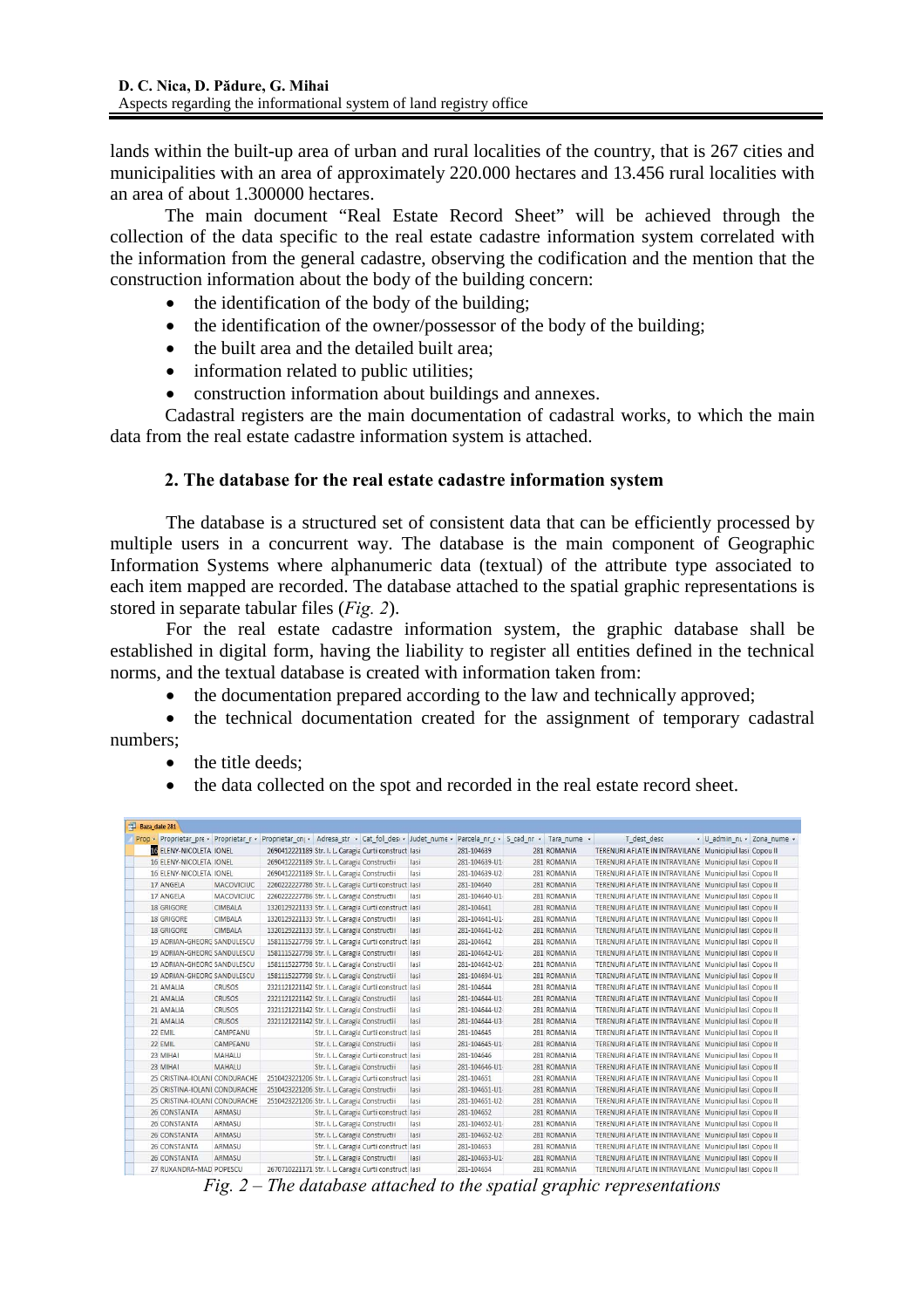The features of the textual database are the following:

- data are quantitative or qualitative;
- it has a descriptive value.

The setting up of databases for the real estate cadastre information system and management of localities is achieved through the collection of information related to the update of technical, economic and juridical data taken from the general cadastre and completed afterwards with regard to:

the establishment, according to Law no. 7/1996, of the land plot to be registered and marking of the boundaries of lands within the built-up area and the unincorporated area of localities:

• the update or preparation of the topographical or digital cadastral plan, which will constitute the main support for the cadastral works;

• the identification of all land owners and bodies of buildings;

• the completion of the data contained in the "Real Estate Record Sheet" with: the functional characteristics of buildings, existence of public utilities for all plots, existence of public utilities and their type in the body of the building and other requests of the beneficiary necessitating field-work or declarative data recording;

• the collection of more detailed data and information about the construction characteristics of buildings and, upon request, of additional elements related to the geotechnical characteristics of the land, in order to assess lands and buildings as per the technical criteria, as well as to provide the information necessary to establish the minimum price for the concession of lands, in accordance with the law.

The attributes attached to the graphical entities shall be uploaded into a database, which must ensure the content of cadastral registers. Data shall be stored at the level of territorial-administrative units.

Alphanumeric data is centralized in database management systems (DBMS) and is related to graphical data (*Fig. 3*). The effective organization of such information has a logical structure, in sets of homogeneous layers in terms of geographical components and associated meanings. For a master plan, it would include the hydrographic and transportation network, utilization classes, and administrative-territorial boundaries and so on.



*Fig. 3 - Database management systems (DBMS)*

Data from the database can be both integrated and shared. The term integrated refers to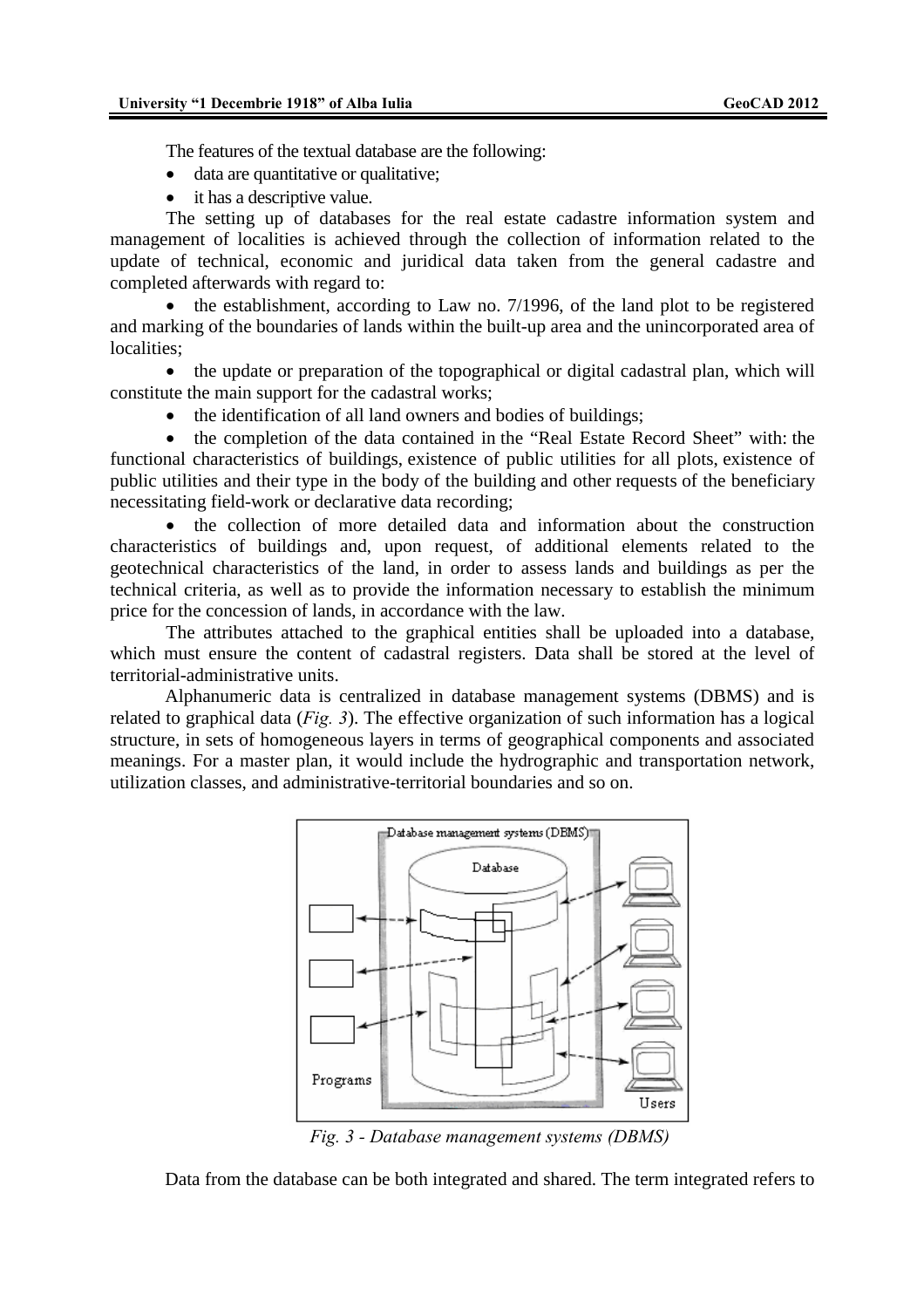the fact that the database can be considered as the unification of several files, and shared means that the database can be shared among different users concurrently. A database management system is a software product that provides interaction with a database, enabling the definition, consultation and updating of the data in the database.

All the requests for access to the database are treated and controlled by the DBMS. The organization of data in the databases represents a form of data centralization. It implies the existence of a database administrator (DBA - Data Base Administrator) which is a person or group of persons that are responsible for all activities (analysis, design, implementation, operation, maintenance etc.) related to the database. The tasks of the administrator can be grouped into four main categories: design tasks, administrative tasks, operational tasks and coordination tasks.

Therefore, the DBMS can be defined as a tool for the unification, coding, organization, protection and retrieval of data in the database. All requests for access to the database are processed by the DBMS*.*

The Database Management System (DBMS) comprises general and detailed functions, (*Fig. 4*). Thus:

The general functions it must fulfil are the following:

- data storage on the external device, through the file management system;
- managing data and links between them, for a quick retrieval by means of the access system;
- data entry and extraction.



*Fig. 4 – Main functions and components of a DBMS*

The detailed functions of a DBMS are the following:

• data definition at the conceptual level, definition and realization of optimal data physical structures;

• realization of the independence between the conceptual structure and the users' programs;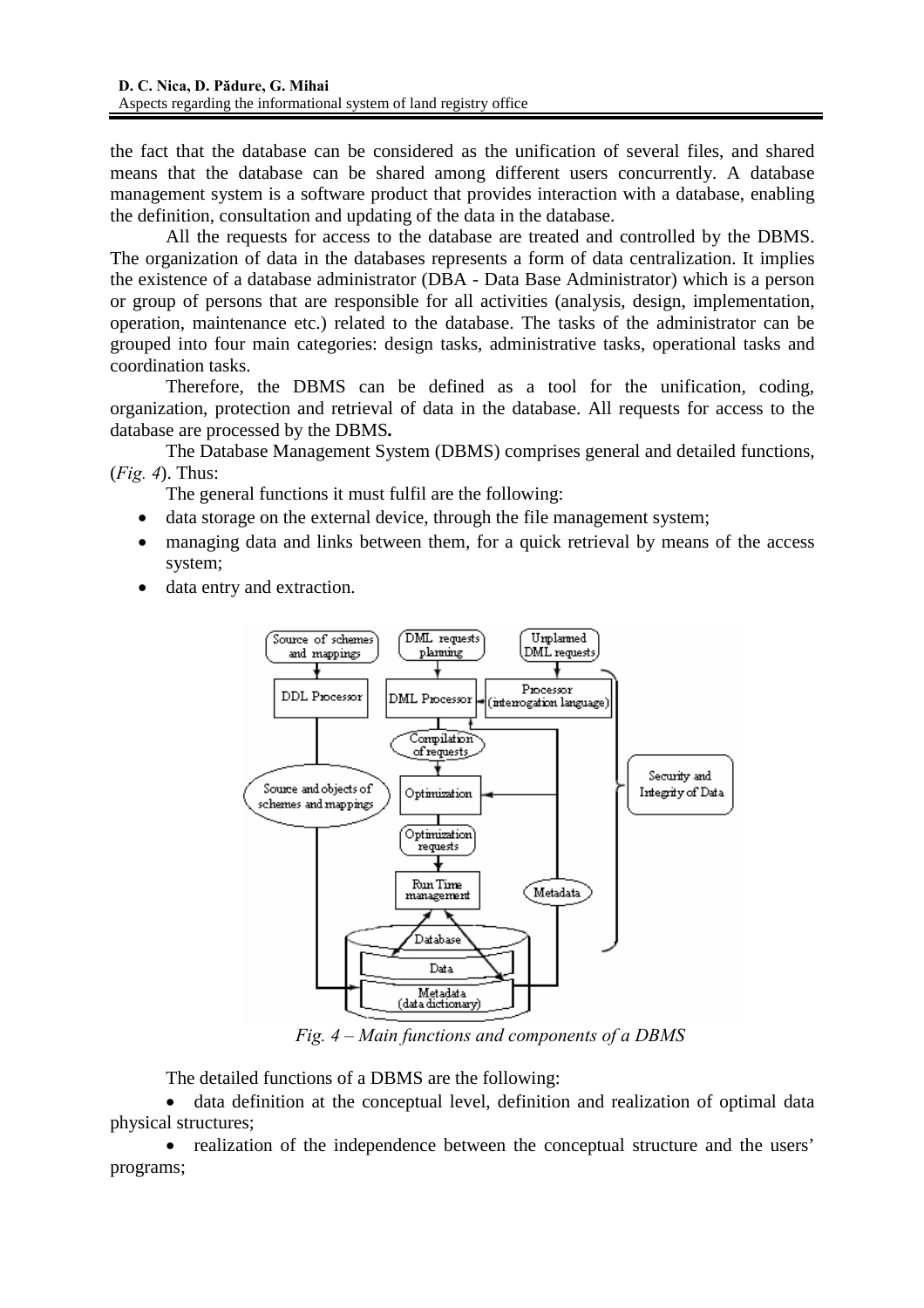• creation and operation of the database, efficient mechanisms of quick access, validation procedures;

• control of the integrity of the database, controls of the data recovery and coincidence;

access to information by multiple users simultaneously;

• confidentiality of information contained in the database;

• security and integrity of data by using passwords and by encryption of databases, backups, minimizing risk of data loss due to hardware failures or power failures, measures to protect information;

• reviewing and restructuring the database, gaps management, optimization and execution of the database;

monitoring performances, achieving performance at the level of the database;

• coordination of requests for recovery, update or deletion of existing data in the database, or for adding new data to the existing database.

In addition to the characteristics presented above, the DBMS must also ensure the data dictionary function, with regard to the database and the rights of the database managed by the DBMS, than those of the user of the database. The data dictionary contains "*data about data*", called metadata or descriptors, which are definitions of other objects in the system.

Data integration and sharing is a major advantage of the large database systems, such as the real estate cadastre information system. Through the data integration a complete database can be obtained, having the possibility of eliminating redundant existing data at the level of each file or database. By sharing data, parts of the existing data can be distributed to other users, in this case each of them having limited or total access to the information received, to be used for different purposes and with the possibility for each of them to treat information specifically.

DBMS includes two facilities for database design and operation:

• Data description facilities – materialized through data description languages - DDL (Data Description Language). The DDL comprises facilities for describing aspects related to the physical data structure and other maintenance facilities, such as: database upload, specification of integrity restrictions etc.

• Data manipulation facilities - DML (Data Manipulation Language), also called interrogation languages and consist of a set of primitive commands that correspond to common operations in the database operation, such as formulating requests for access to data (queries), adding, deleting and updating data.

The DBMS is defined as a management system that uses data organization according to the relational model. The basic concept of the relational model is that of relationship/ table.

Relating tables consists of creating links between the tables in the database, in order to create forms and to upload data without errors. The forms are designed to limit access to the tables in the database and eliminate errors in the data entry process. For each table one form was created. Three types of relationships can be created between the tables in a database:

- one-to-many;
- one-to-one:
- many-to-many.

 Usually, in a real estate cadastre information system, the one-to-many relationship type is used**.** Example: between the table for Country and the one for Counties there is the one-to-many relationship, meaning that a country has several counties.

The representation of the relational model of tables in a database within a real estate cadastre information system is presented in *Fig. 5*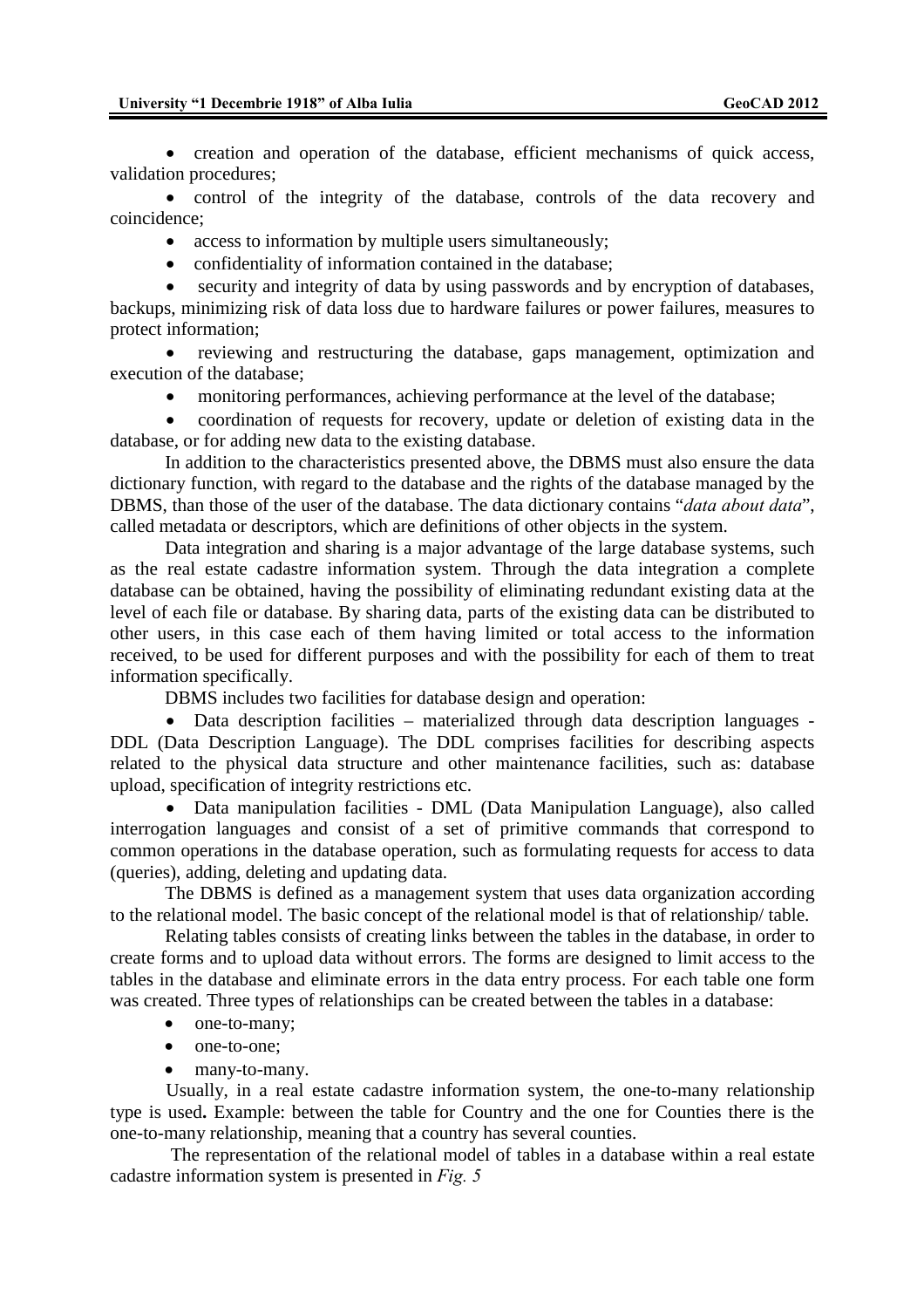A database based on the relational model is designed as a collection of twodimensional tables called relations. Each column in the table is called an attribute or a field. Each row in the table is defined by the relation name and attribute name.



*Fig. 5 - Relational database* 

A relational database comprises several relations. A scheme for a database comprises several relational schemes and lots of integrity constraints. The integrity constraints are necessary in a database in order to maintain all the components of the database in the scheme.

The simplicity of the relational database structure, the lack of explicit linkages facilitate the formulation of queries through high level languages, such as relational algebra or any equivalent language, which are generically called relational languages. These languages are characterized by the fact that they operate on some relations and the results produced are relations as well. Relational languages are very flexible, marking the starting point of the use of databases for much larger groups of users than the other data models.

The development of packages of programs was promoted based on pure relational database platforms. The GIS was seen as a query processor, directly operating on relational databases. The advantages of using standard relational concatenation mechanisms, instead of algorithms to link spatial and attributive data, were emphasized.

The relational data model enjoys the benefits of query, retrieval and data integrity mechanisms, but there are limitations related to the data types, which can be implemented in relational DBMS. The model offers the premise that it is possible to introduce new data types and can extend the standard query language (SQL) in order to interact with spatial data types.